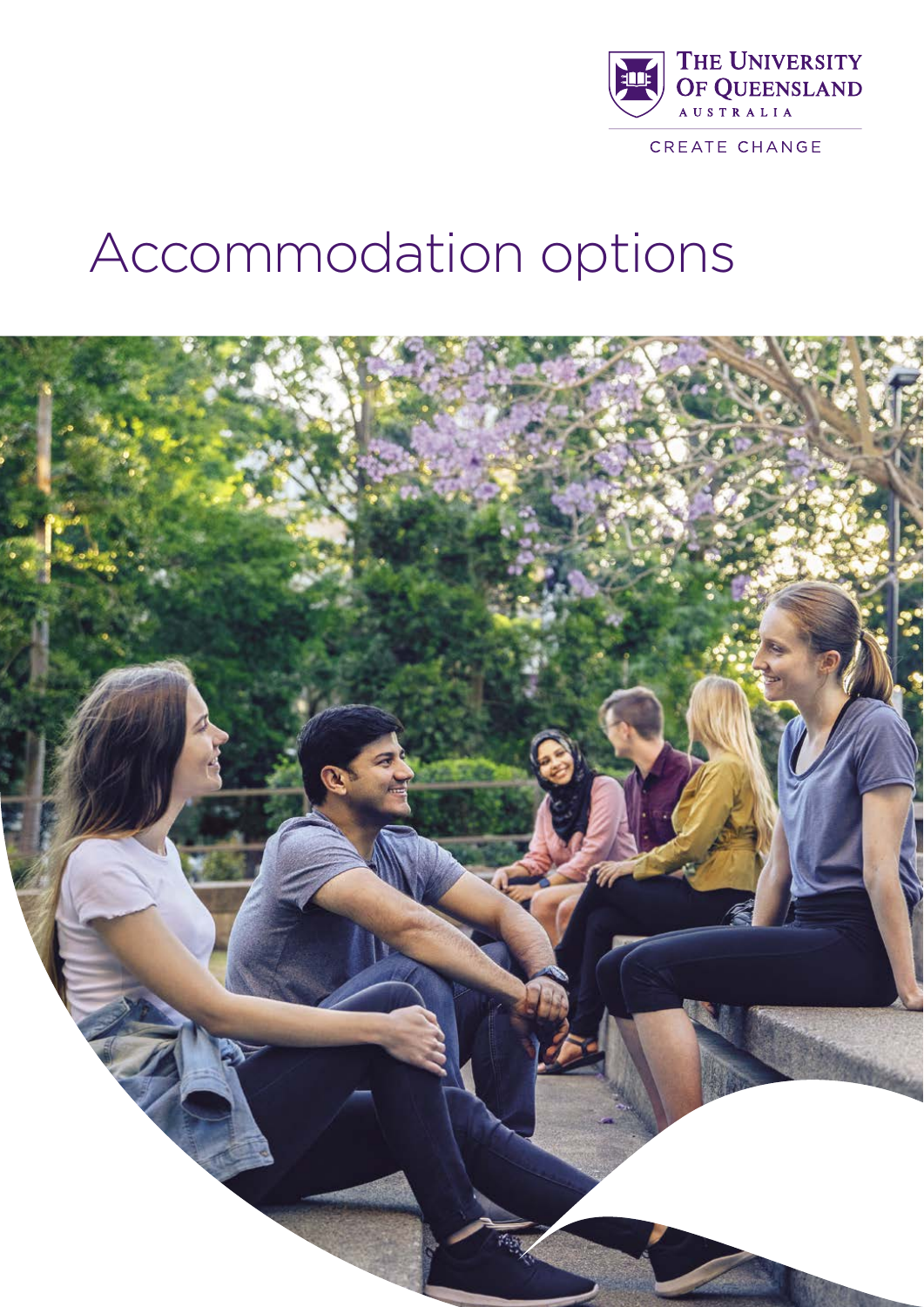UQ is here to support you in making the best start to this new phase of your life. Whether you need to find somewhere to live, work out how to get to campus, get help with your health or finances, or make new friends, we're here to help.

# Moving to Brisbane

#### Get around easily

Brisbane has a reliable network of public transport with discounts for full-time students, as well as paths and walkways perfect for walking or cycling.

### Have fun with friends

Explore Brisbane, named in the top 10 most beautiful cities in the world, and discover laneway festivals, shops, markets, and cultural and sporting events.



### Study in the 'Sunshine State'

Enjoy more than 300 days of sunshine every year and daytime temperatures that rarely dip below 20°C, even in winter.



#### Eat out

Discover Brisbane's wide range of multicultural cafes and restaurants, explore one of the vibrant night markets, or enjoy a picnic or barbecue with friends at one of the city's many leafy parks.

#### Get your culture fix

Enjoy a range of cultural activities and events, from museums and art galleries to live music, comedy, theatre, dance and more.

Guaranteed accommodation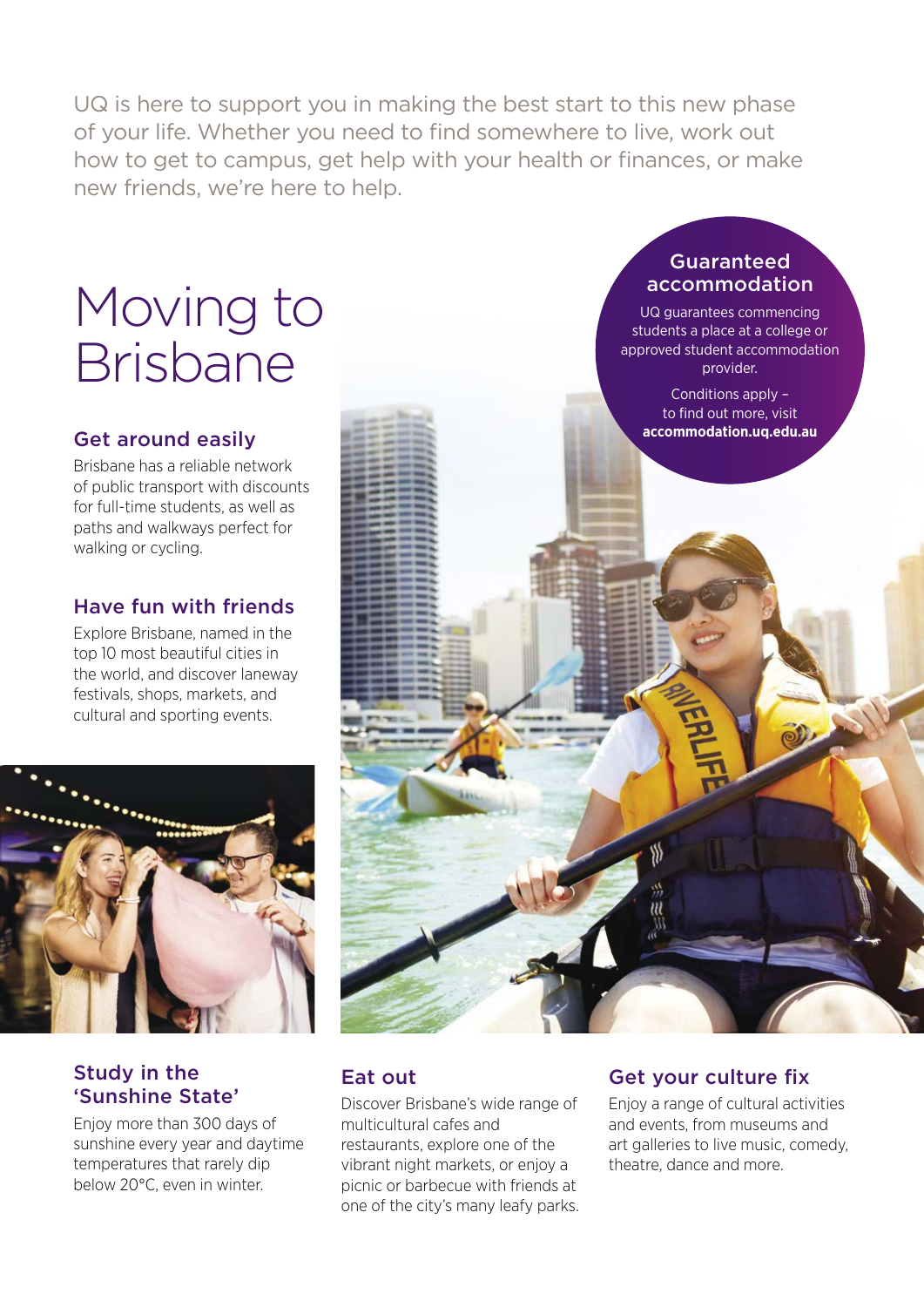# Accommodation options

Finding a great place to live, whether on or off campus, will enhance your university experience.

#### Living on campus

UQ's on-campus accommodation includes 10 residential colleges at St Lucia campus and the Halls of Residence at Gatton campus that are home to more than 3000 students from Australia and overseas. Aside from the convenience of having every university facility and service only minutes away, there are other great advantages to living at a residential college, including:

- fully catered accommodation
- supportive staff available 24/7
- safe and secure premises
- academic tutorial programs and peer group support
- strong, lifelong college and professional networks
- community service opportunities
- active sporting, cultural and social life
- college scholarships, prizes and bursaries
- intercollege activities
- lasting friendships.

#### **LiveUQ**

Visit the LiveUQ website to find out costs and how to apply to colleges.

[liveuq.edu.au](http://liveuq.edu.au)

#### Living off campus

Living on campus is not for everyone. UQ Accommodation Services can help you find a home that's right for you.

#### UQ's approved accommodation providers

Approved student accommodation providers offer high-quality services and residences with a focus on enhancing the student experience. All UQ's Approved Providers run community engagement programs for students. You can secure your accommodation before arriving in Brisbane. [accommodation.uq.edu.au](http://accommodation.uq.edu.au)

#### Private rentals

Use UQ Rentals to search for accommodation in the private rental market.

- Access hundreds of shared and vacant property listings
- Filter by price and locations
- Allow at least a month before classes start to get organised, arrange inspections and apply for rental properties
- You must inspect the property before signing an agreement or paying any money.

[uqrentals.com.au](http://uqrentals.com.au)

#### UQ Accommodation Services can help with:

- free information sessions
- free tenancy advice
- online resources
- appointments with accommodation advisers
- advice on share housing and life skills.

[accommodation.uq.edu.au](http://accommodation.uq.edu.au)

*"Coming from a regional town, I was apprehensive about how I would fit in and make new friends in Brisbane. The Women's College provided me with a 'family' on campus, and more opportunities than I can count! All the girls here look out for one another. I have never experienced a more supportive environment. There is always something happening, from sporting carnivals, to cultural competitions and charity events, which together with the incredible community, makes college life one of the best experiences I have ever had."*

#### **LUCY CONNOLLY**

Current student and resident, Women's College

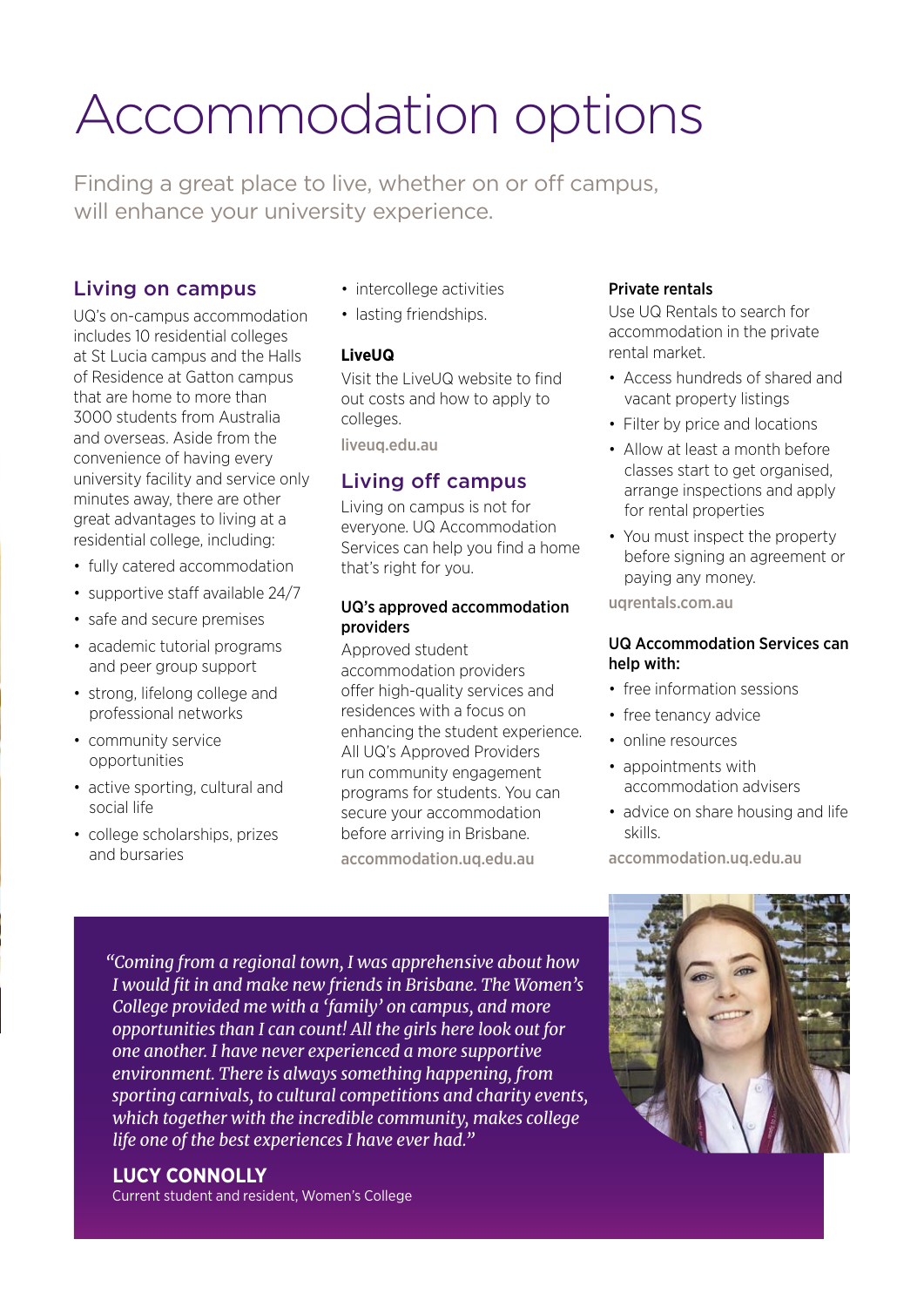

### St Lucia

Just seven kilometres from Brisbane's city centre, UQ St Lucia is renowned as one of Australia's most attractive university campuses.

Bordered by the Brisbane River, the campus is a perfect study, research and living environment. You'll enjoy the best of both worlds: a vibrant, modern campus with the tradition of an established university.

# Travel options



**Bus** - one arrives every two minutes at the UQ Lakes bus stop; the Chancellor's Place bus stop is also well-serviced.



CityCat – ferries to UQ's CityCat terminal regularly depart from the city and suburbs.



Train - the closest stations are at Indooroopilly, Taringa, Toowong or Dutton Park, then walk or catch a bus to campus.



Walk - access campus from local suburbs or via the Eleanor Schonell Bridge.



Drive – metered parking spaces are readily available but in high demand yearround; see [pf.uq.edu.au/](http://www.pf.uq.edu.au/parking) [parking](http://www.pf.uq.edu.au/parking)



Bike - park in secure Bike Box facilities or at bike racks.



### Herston

Just three kilometres from Brisbane's city centre, Herston is UQ's core campus for clinical health teaching and research.

Sharing premises with the Royal Brisbane and Women's Hospital and the QIMR Berghofer Medical Research Institute, UQ Herston delivers innovative and contemporary research and education programs.

## Gatton

UQ Gatton offers modern research and teaching facilities in agriculture, agribusiness and veterinary science.

Just over an hour's drive west of Brisbane and five kilometres from the local township, UQ's rural campus offers a relaxed, friendly atmosphere and worldclass facilities.



Bus – Herston Road and Bowen Bridge Road have stops for UQ Herston, and a UQ-operated intercampus service is also available; see [pf.uq.edu.au/buses](http://www.pf.uq.edu.au/buses)



Train – the closest stations are Fortitude Valley or Bowen Hills stations, followed by a short walk to campus.



**Drive** – parking on campus is extremely limited, but commercial carparks are located close by.



Walk - access campus from local suburbs.



**Bike** - park in secure Bike Box facilities or at bike racks.



Bus – Gatton, Brisbane and Toowoomba have services to campus, and a UQoperated intercampus service is also available; see [pf.uq.edu.au/buses](http://www.pf.uq.edu.au/buses)



Train - you can purchase a combined rail and bus service ticket from Brisbane and travel by Queensland Rail and Greyhound express coach.



**Drive** - parking on campus is free, however spaces are in high demand during teaching periods; see [pf.uq.edu.au/parking](http://www.pf.uq.edu.au/parking)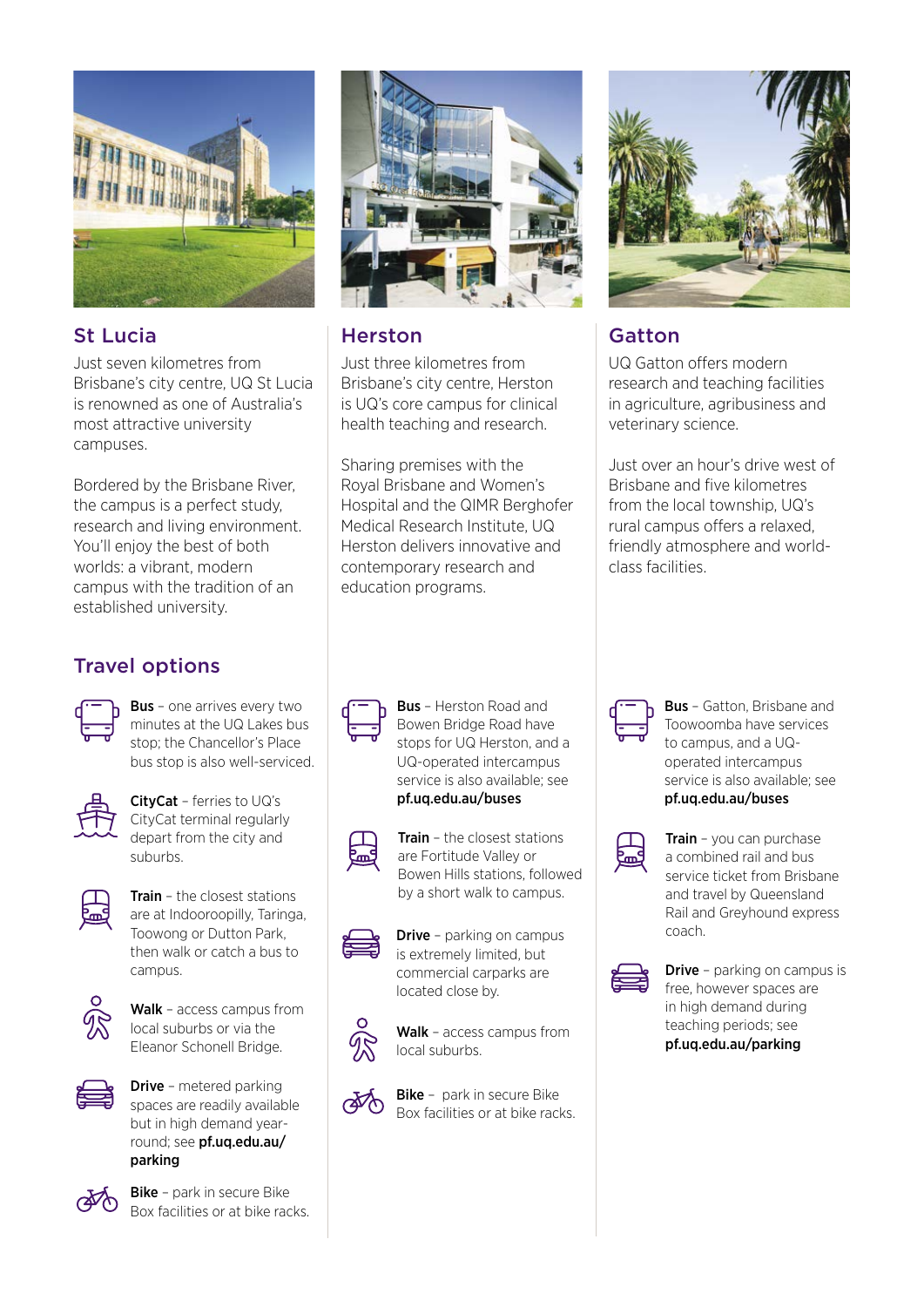# Your support

Being a bit further away from home doesn't mean you're on your own. As a UQ student, you'll have access to a wide range of services to support you while you study.

#### General support

**Student Services** – A comprehensive source of advice on everything from accommodation to learning, offering one-on-one consultations and workshops.

**Student Help on Campus (SHOC)** – A qualified and professional team of UQ Union staff providing a range of services relating to employment, education, equity and more.

**Student Centres** – Assistance in a range of areas including forms, payments, admissions, enrolments and grievances.

### Health and wellbeing

**UQ Health Care** – Accredited general practice providing comprehensive and confidential health services for students.

**UQ Dental** – Dental clinic at UQ St Lucia offering student discounts.

**Counselling** – Free, confidential service for all students available through Student Services.

#### Careers and employability

#### **Student Employability Centre (UQSEC)**

– Access funding, opportunities and services including global experiences, undergraduate research, student leadership, professional and practical experiences, and career support.

**UQ StudentHub** – Search online for voluntary and paid positions, and get access to workshops, training and support to develop your academic, professional, personal and employability skills.

**Faculty employability teams** – Individual faculty teams provide career advice and support specific to your area of study.

#### New students

**New2UQ** – Academic and social orientation activities.

**Student Relations Network** – A network of experienced students who can provide support to new students enrolled in similar areas of study.

#### **Peer Assisted Study Sessions (PASS)** – A

mentoring scheme offered by some faculties, with collaborative study sessions run by second- and third-year students.

**Peer mentoring** – More than 40 peer mentoring programs across the University let you get help from more experienced students.

#### Equity and diversity

**Aboriginal and Torres Strait Islander Studies (ATSIS) Unit** – Professional services and academic

support for UQ's Aboriginal and Torres Strait Islander students.

**Disability advisers** – Providing support services for students with a disability, illness, injury, mental illness or medical conditions.

**Discrimination and Harassment Contact Officers (DHCOs)** – Advising students who are concerned they have been discriminated against or harassed.

**Ally Network** – A network of trained staff and students to support LGBTIAQ+ students.